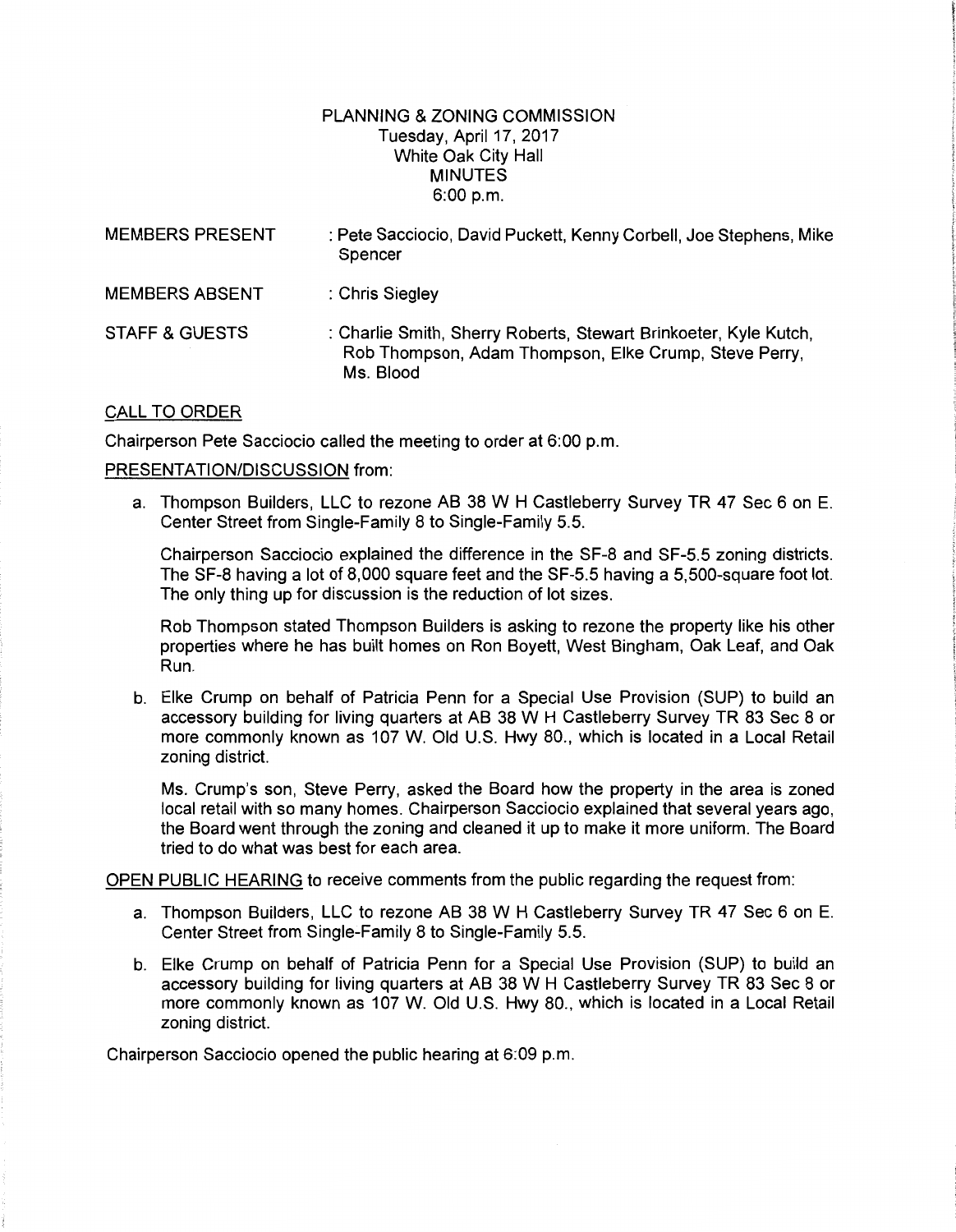Stewart Brickoeter asked what the building criteria will be for the new building. City Coordinator Smith answered that it is required to be the same as any other residential home.

## CLOSE PUBLIC HEARING

Chairperson Sacciocio closed the public hearing at 6:11 p.m.

CONSIDER AND/OR APPROVE request from:

a. Thompson Builders, LLC to rezone AB 38 W H Castleberry Survey TR 47 Sec 6 on E. Center Street from Single-Family 8 to Single-Family 5.5

Board member Spencer said he has no objection to this issue.

Board member Spencer made the motion to approve. Chairperson Sacciocio explained that he has a problem with this issue. It is his opinion that this will cause spot zoning. Board member Spencer said there is limited use on the property and the depth is restricted. There would only be a 10-feet per lot decrease in width. Five single-family homes along the front is fine and while he is not a fan of multi-family dwellings, these are single-family homes. He believes it is an upgrade to the area and brings new construction to a blighted area. Vice-Chairperson Puckett has no objection to the issue. Board member Stephens seconded. Carried 4-1 with Chairperson Sacciocio opposing.

b. Elke Crump on behalf of Patricia Penn for a Special Use Provision (SUP) to build an accessory building for living quarters at AB 38 W H Castleberry Survey TR 83 Sec 8 or more commonly known as 107 W. Old U.S. Hwy 80., which is located in a Local Retail zoning district.

Board member Spencer made a motion to approve, seconded by Board member Corbell. Vice-Chairperson asked about any safety issues with the oil well nearby. City Coordinator Smith explained that there are no problems in regards to distance from the oil well. The oil well prevents them from adding on to the residence. He stated his only concern is that there is no way to get a fire truck in and out. Steve Perry said the driveway is an easement to get to the tank battery. Board member Spencer asked if the gate will allow for emergency vehicles. Mr. Perry explained the gate was put there to keep people from dumping. Board member Spencer suggested taking down the gate after the house is built. Carried unanimously.

DISCUSSION regarding changes to parking regulations for residential districts.

Chairperson Sacciocio gave the guests a brief update regarding the previous discussion about parking regulations. Board member Spencer agrees this is an extraction that Chairperson Sacciocio assembled that caused good discussion. He personally would like to see what other cities do regarding parking. He further opined that Board members overstep their boundaries when homeowners are told what they can and cannot put in their own front yard. His point was the wheel does not need to be reinvented and staff can put together something from other communities from updated ordinances. Rob Thompson stated his main concern is that other cities do not require you to have a garage like White Oak. He stated there is conflicting ordinances when a two-car covered carport is required for duplexes, but a garage for a house. Chairperson Sacciocio stated several of the board members were against the garage when changes were made to the zoning ordinance. Board member Spencer requested that staff survey local communities regarding carports versus closed garages. He would like to see some research on what other communities do with setbacks, etc. and discuss the information at the next meeting.